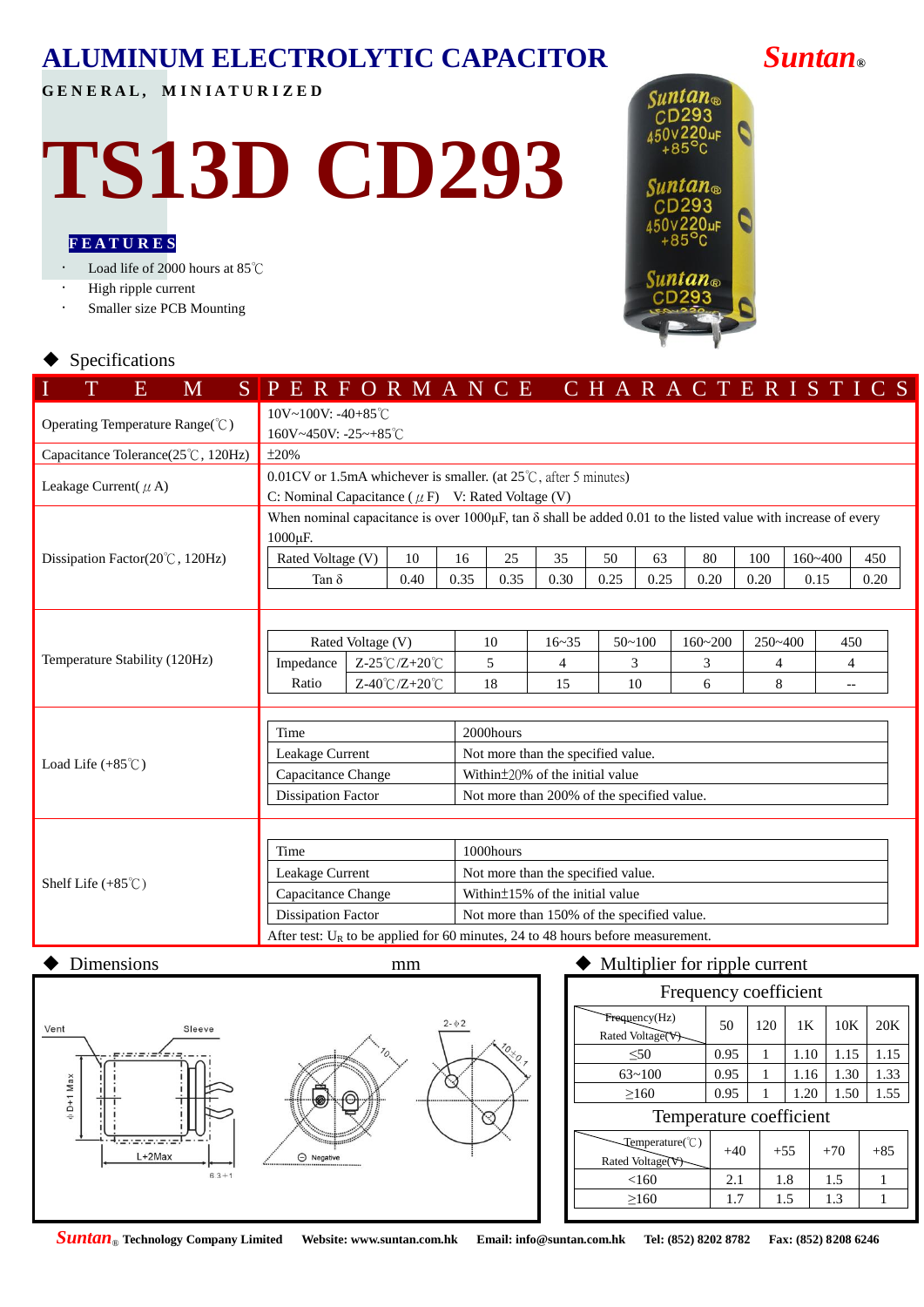## **TS13D CD293**

### **STANDARD RATINGS**

| WV(V)      | 10                        |                          | 16                                            |                          | 25             |                          | 35                       |                          | 50            |        | 63                       |                          | 80            |               | 100  |                           |
|------------|---------------------------|--------------------------|-----------------------------------------------|--------------------------|----------------|--------------------------|--------------------------|--------------------------|---------------|--------|--------------------------|--------------------------|---------------|---------------|------|---------------------------|
| $\Box$ DxL | Cap                       | Ripple                   | Cap                                           | Ripple                   | Cap            | Ripple                   | Cap                      | Ripple                   | Cap           | Ripple | Cap                      | Ripple                   | Cap           | Ripple        | Cap  | Ripple                    |
| (mm)       | uF                        | Arms                     | uF                                            | Arms                     | uF             | Arms                     | uF                       | Arms                     | uF            | Arms   | uF                       | Arms                     | uF            | Arms          | uF   | Arms                      |
| 22x25      | 10000                     | 2.5                      | 8200                                          | 2.2                      | 5600           | 2.0                      | 3300                     | 1.8                      | 2200          | 1.7    | 1500                     | 1.6                      | 1000          | 1.3           | 680  | 1.1                       |
| 22x30      | 15000                     | 3.2                      | 10000                                         | 2.6                      | 6800           | 2.3                      | 3900                     | 2.1                      | 2700          | 1.9    | 2200                     | 2.0                      | 1200          | 1.5           | 820  | $1.2\,$                   |
| 22x35      | 18000                     | 3.6                      | 12000                                         | 2.9                      | 8200           | 2.6                      | 5600                     | 2.3                      | 3900          | 2.1    | 2700                     | 2.2                      | 1800          | 1.9           | 1200 | 1.6                       |
| 22x40      | 22000                     | 4.0                      | 15000                                         | 3.3                      | 10000          | 2.9                      | 6800                     | 2.9                      | 4700          | 2.4    | 3300                     | 2.3                      | 2200          | 2.1           | 1500 | 1.8                       |
| 22x45      | $\mathbb{L}^{\mathbb{L}}$ | $\rightarrow$            | 18000                                         | 3.8                      | 12000          | 3.3                      | μ.                       | μ.                       | $\rightarrow$ |        | 3900                     | 2.5                      | Щ,            | ÷,            | ÷,   | μ,                        |
| 22x50      | $\overline{\phantom{a}}$  | $\overline{\phantom{a}}$ | 22000                                         | 4.2                      | $\overline{a}$ | $\overline{\phantom{a}}$ | 8200                     | 2.8                      | 5600          | 2.5    | $\overline{\phantom{a}}$ | $\overline{\phantom{a}}$ | 2700          | 2.5           | 1800 | 2.1                       |
| 25x25      | 15000                     | 3.1                      | 10000                                         | 2.6                      | 6800           | 2.3                      | 4700                     | 2.2                      | 2700          | 1.9    | 2200                     | 2.0                      | 1500          | 1.7           | 1000 | 1.4                       |
| 25x30      | 18000                     | 3.6                      | 15000                                         | 3.3                      | 10000          | 2.8                      | 5600                     | 2.3                      | 3900          | 2.1    | 2700                     | 2.3                      | 1800          | 1.9           | 1200 | 1.6                       |
| 25x35      | 22000                     | 4.1                      | 18000                                         | 3.7                      | 12000          | 3.2                      | 6800                     | 2.6                      | 4700          | 2.4    | 3300                     | 2.3                      | 2200          | 2.2           | 1500 | 1.7                       |
| 25x40      | ٠.                        | ٠.                       | 22000                                         | 4.2                      | 15000          | 3.7                      | 8200                     | 2.8                      | 5600          | 2.5    | 3900                     | 2.6                      | 2700          | 2.5           | 1800 | 2.0                       |
| 25x45      | ÷,                        | $\mathbb{L} \mathbb{L}$  | $\overline{\phantom{a}}$                      | $\perp$ .                | ц.             | $\mathbb{L}_\mathbb{R}$  | 10000                    | 3.1                      | 6800          | 2.8    | 5600                     | 3.1                      | 3300          | 2.8           | 2200 | 2.2                       |
| 25x50      | н,                        | $\overline{a}$           | $\overline{a}$                                | $\sim$ $\sim$            | 18000          | 4.3                      | 12000                    | 3.5                      | 8200          | 3.2    | $\overline{\phantom{a}}$ | $\overline{\phantom{a}}$ | 3900          | 3.1           | 2700 | 2.6                       |
| 30x25      | 22000                     | 4.1                      | 15000                                         | 3.4                      | 10000          | 3.0                      | 6800                     | 2.7                      | 3900          | 2.4    | 3300                     | 2.3                      | 2200          | 2.2           | 1500 | 1.8                       |
| 30x30      | $\overline{a}$            | $\overline{\phantom{a}}$ | 22000                                         | 4.2                      | 12000          | 3.4                      | 8200                     | 2.8                      | 5600          | 2.5    | 3900                     | 2.6                      | 2700          | 2.5           | 1800 | 2.1                       |
| 30x35      | $\overline{a}$            | $\sim$ $\sim$            | $\Box$                                        | $\perp$                  | 18000          | 4.2                      | 10000                    | 3.2                      | 6800          | 2.8    | 5600                     | 3.2                      | 3300          | 2.8           | 2200 | 2.3                       |
| 30x40      | $-$                       | $\sim$                   | $\overline{a}$                                | $\sim$ $\sim$            | 22000          | 4.8                      | 12000                    | 3.5                      | 8200          | 3.0    | 6800                     | 3.6                      | 3900          | 3.2           | 2700 | 2.7                       |
| 30x45      | $\overline{a}$            | $\sim$ $\sim$            | $-$                                           | $\sim$ $\sim$            | $\sim$         | $\mathbb{L} \mathbb{L}$  | 15000                    | 4.1                      | 10000         | 3.4    | $\perp$ .                | $\Box$                   | 4700          | 3.6           | 3300 | 3.0                       |
| 30x50      | $-$                       | $\sim$                   | $\overline{a}$                                | $\sim$ $\sim$            | $\overline{a}$ | $\overline{\phantom{a}}$ | 18000                    | 4.6                      | 12000         | 3.8    | 8200                     | 3.7                      | 5600          | 3.5           | 3900 | 3.4                       |
| 35x25      | $\perp$ .                 | $\sim$                   | 22000                                         | 4.4                      | 15000          | 3.9                      | 8200                     | 2.9                      | 5600          | 2.6    | 3900                     | 2.7                      | 2700          | 2.5           | 1800 | 2.2                       |
| 35x30      | $\overline{a}$            | $\sim$                   | $\overline{\phantom{a}}$                      | $\sim$ $\sim$            | 18000          | 4.4                      | 12000                    | 3.6                      | 8200          | 3.0    | 5600                     | 3.3                      | 3900          | 3.2           | 2200 | 2.5                       |
| 35x35      | $\overline{\phantom{a}}$  | $\rightarrow$            | $\mathord{\hspace{1pt}\text{--}\hspace{1pt}}$ | $\rightarrow$            | 22000          | 5.0                      | 15000                    | 4.1                      | 10000         | 3.4    | 6800                     | 3.7                      | 4700          | 3.6           | 3300 | 3.1                       |
| 35x40      | --                        | $\overline{a}$           | $\overline{\phantom{a}}$                      | $\overline{\phantom{m}}$ | $\sim$ $\sim$  | $\overline{\phantom{a}}$ | 18000                    | 4.7                      | 12000         | 3.8    | 8200                     | 3.8                      | 5600          | 3.5           | 3900 | 3.4                       |
| 35x45      | $\rightarrow$             | $\rightarrow$            | $\rightarrow$                                 | $\rightarrow$            | $\rightarrow$  | $\overline{\phantom{m}}$ | 22000                    | 5.3                      | ÷÷            | ÷,     | 10000                    | 4.3                      | $\rightarrow$ | $\rightarrow$ | ÷,   | $\mathbb{L}^{\mathbb{L}}$ |
| 35x50      | $-$                       | $\overline{a}$           | $\overline{\phantom{a}}$                      | $\overline{a}$           | $\overline{a}$ | $\overline{a}$           | $\overline{\phantom{a}}$ | $\overline{\phantom{a}}$ | 15000         | 4.5    | 12000                    | 4.8                      | 6800          | 4.4           | 4700 | 4.0                       |